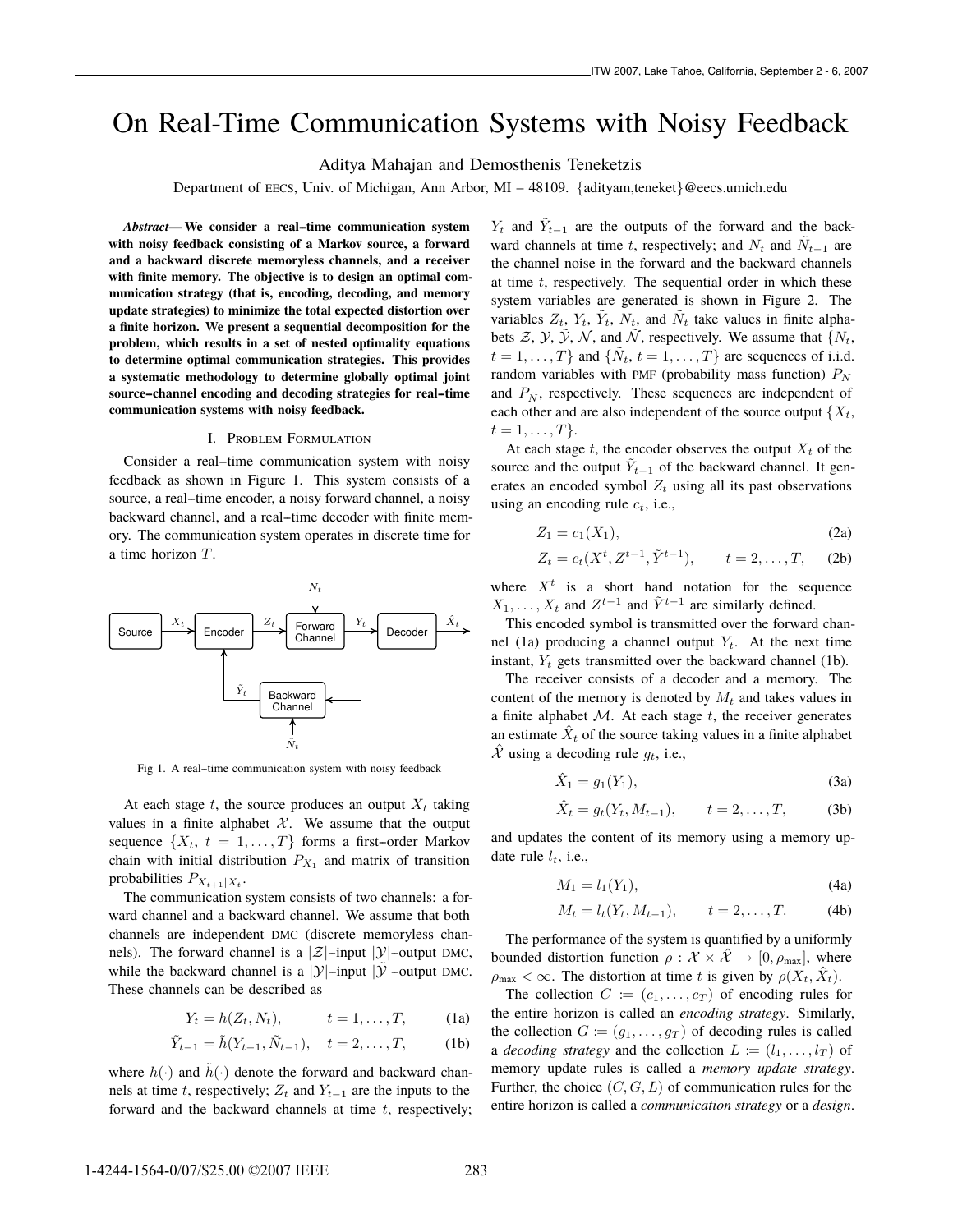The performance of a communication strategy is quantified by the expected total distortion under that strategy and is given by

$$
\mathcal{J}_T(C, G, L) := \mathbb{E}\left\{ \sum_{t=1}^T \rho(X_t, \hat{X}_t) \middle| C, G, L \right\}.
$$
 (5)

We are interested in the following optimization problem:

*Problem 1:* Assume that the encoder and the receiver know the source statistics  $P_{X_1}$  and  $P_{X_{t+1}|X_t}$ ,  $t = 1, \ldots, T$ , the forward and backward channel functions  $h$ ,  $\tilde{h}$ , the forward and the backward channel noise statistics  $P_N$  and  $P_{\tilde{N}}$ , the distortion functions  $\rho$  and the time horizon *T*. Choose a communication strategy  $(C^*, G^*, L^*)$  that is optimal with respect to performance criterion of (5), i.e.,

$$
\mathcal{J}_T(C^*, G^*, L^*) = \mathcal{J}_T^* := \min_{\substack{C \in \mathscr{C}^T \\ G \in \mathscr{G}^T \\ L \in \mathscr{L}^T}} \mathcal{J}_T(C, G, L),
$$
(6)

where  $\mathscr{C}^T := \mathscr{C}_1 \times \cdots \times \mathscr{C}_T$ ,  $\mathscr{C}_t$  is the family of functions from  $\mathcal{V}^t \times \tilde{\mathcal{V}}^{t-1} \times \tilde{\mathcal{Z}}^{t-1}$  to  $\mathscr{Z}$  of  $\cdots$  of  $\mathscr{C}$  or  $\mathscr{C}$  (*T* times)  $\mathscr{C}$  is  $\mathcal{X}^t \times \tilde{\mathcal{Y}}^{t-1} \times \tilde{\mathcal{Z}}^{t-1}$  to  $\mathcal{Z}, \mathcal{G}^T := \mathcal{G} \times \ldots \times \mathcal{G}$  (*T*-times),  $\mathcal{G}$  is<br>the family of functions from  $\mathcal{Y} \times M$  to  $\hat{\mathcal{Y}}$   $\mathcal{Q}^T := \mathcal{Q} \times \mathcal{Q}$ the family of functions from  $\mathcal{Y} \times \mathcal{M}$  to  $\hat{\mathcal{X}}, \mathcal{L}^T := \mathcal{L} \times \ldots \mathcal{L}$ (*T*-times), and  $\mathscr L$  is the family of functions from  $\mathcal Y \times \mathcal M$  to *M*.

The design of an optimal communication strategy for a real--time communication system with noisy feedback has not been considered in the literature so far. The work on realtime communication assumes either a noiseless forward channel [1]–[4], or no feedback [5]–[8], or it assumes noiseless feedback [9]. The work on noisy feedback [10]–[13] does not assume a real--time constraint on information transmission.

The key contribution of this paper is the presentation of a systematic methodology for the design of globally optimal strategies for real-time communication with noisy feedback. We treat the design of an optimal communication strategy as a decentralized multi-agent sequential optimization problem. We show that an optimal communication strategy can be obtained by proceeding backwards in time and solving a set of nested optimality equations.

The rest of this paper is organized as follows. We present some preliminary results in Section II. Then we present qualitative properties of optimal encoding and decoding strategies in Section III and describe an algorithm for determining globally optimal communication strategies in Section IV. We conclude in Section V.

## II. Some Preliminaries

# *A. Problem Classification*

Problem 1 is a sequential stochastic optimization problem as defined in [14]. To understand the sequential nature of the problem, we need to refine the notion of time. We call each step of the system a *stage*. For each stage, we consider three time instances:<sup>1</sup>  $t^+$ ,  $t + 1/2$ , and  $(t + 1)^-$ . For the ease of notation we will denote these time instances by  $\frac{1}{t}t^2$  and  $\frac{3}{t}$ notation, we will denote these time instances by  $\frac{1}{t}$ ,  $\frac{2}{t}$ , and  $\frac{3}{t}$ , respectively. Assume that the system has three "agents", the encoder (agent 1), the decoder (agent 2), and the memory update (agent 3), which act sequentially at  $\frac{1}{t}$ ,  $\frac{2}{t}$ , and  $\frac{3}{t}$ , respectively. The order in which the random variables are generated in the system is illustrated in Figure 2. Since the ordering of the decision makers can be done independently of the realization of the system variables, Property C of [15] is trivially satisfied and hence Problem 1 is a *causal sequential stochastic optimization* problem as defined in [14].

Problem 1 is a multi-agent problem where all agents have the same objective given by (6). Such problems are called team problems [16], and are further classified as static teams or dynamic teams on the basis of their information structure. In static teams, an agent's information is a function of primitive random variables only, while in dynamic teams, in general, an agent's information depends on the functional form of the decision rules of other agents. In Problem 1 the receiver's information depends on the functional form of the encoding rule. Thus Problem 1 is a dynamic team. Dynamic teams are, in general, functional optimization problems having a complex interdependence among the decision rules [17]. This interdependence leads to non--convex (in policy space) optimization problems that are hard to solve.

For the ease of notation, at time instances  $\frac{1}{t}$ ,  $\frac{2}{t}$ , and  $\frac{3}{t}$ , we will denote the current decision rule by  ${}^1\phi_t$ ,  ${}^2\phi_t$ , and  ${}^3$ <br>and the past decision rules by  ${}^1\phi_t$ <sup>+</sup>  ${}^2\phi_t$ <sup>-1</sup> and  ${}^3\phi_t$ <sup>+-1</sup> i.e. and the past decision rules by  $\frac{1}{2} \phi^{t-1}$ ,  $\frac{2}{3} \phi^{t-1}$ , and  $\frac{3}{3} \phi^{t-1}$ , i.e.,

$$
\phi_t := c_t, \qquad \begin{array}{c} 1_{\phi} t^{-1} := (c^{t-1}, g^{t-1}, l^{t-1}), \end{array} \tag{7a}
$$

$$
\phi_t := g_t, \qquad {}^2 \phi^{t-1} := (c^t, g^{t-1}, l^{t-1}), \qquad (7b)
$$

$$
\phi_t := l_t.
$$
\n
$$
{}^3\phi^{t-1} := (c^t, g^t, l^{t-1}).
$$
\n(7c)

### *B. The Notion of Information*

1

2

3

We believe that the traditional information theoretic notions entropy and mutual information are asymptotic concepts which are not directly applicable to real--time communication problems. So, we first describe a decision theoretic notion of information. Let  $(\Omega, \mathfrak{F}, P)$  be the probability field with respect to which all primitive random variables are defined. Suppose  ${}^{i}O_{t}$  is the observation of agent *i* at time  ${}^{i}t$ , and  ${}^{i}A^{t-1}$  is the past decision rules of all agents. Since the prob $i^i \phi^{t-1}$  is the past decision rules of all agents. Since the prob-<br>lem is sequential, for any choice of  $i_{\phi} t^{-1}$  is measurable. lem is sequential, for any choice of  $^{i}\phi^{t-1}$ ,  $^{i}O_{t}$  is measurable<br>with respect to  $\mathfrak{F}$ . Furthermore, for any choice of  $^{i} \phi^{t-1}$ , let with respect to  $\tilde{\mathfrak{F}}$ . Furthermore, for any choice of  ${}^{i}\phi^{t-1}$ , let  $\sigma({}^{i}O \cdot {}^{i}A^{t-1})$  denote the smallest subfield of  $\tilde{\mathfrak{F}}$  with respect to which <sup>*i*</sup> $O_t$  is measurable. Then, the *information field* of agent *k* at time *i*<sup>*t*</sup> is  $\sigma({^iO}^i)^{i}$ <sub>*d*</sub><sup>*t*</sup>-1). Using this notion of in  ${}^{i}O_{t}$ ;  ${}^{i}\phi^{t-1}$ ) denote the smallest subfield of  $\mathfrak{F}$  with respect which  ${}^{i}O$  is measurable. Then, the information field of agent *k* at time <sup>*i*</sup>t is  $\sigma({}^{i}O; {}^{i}\phi^{t-1})$ . Using this notion of in-<br>formation, we define variables that represent the information formation, we define variables that represent the information field at the encoder's and receiver's sites just before each agent acts on the system.

*Definition 1:* Let  ${}^{1}E_t$ ,  ${}^{2}E_t$ , and  ${}^{3}E_t$  denote the observation  $dA^{-1}$   $\sigma$  and  ${}^{3}$  denote the *information field* at the and  ${}^{1}$  $\mathfrak{E}_t$ ,  ${}^{2}$  $\mathfrak{E}_t$ , and  ${}^{3}$  $\mathfrak{E}_t$  denote the *information field* at the encoder's site at time  $^{1}t$ ,  $^{2}t$ , and  $^{3}t$ , respectively, i.e.,

$$
{}^{1}E_{t} := (X^{t}, Z^{t-1}, \tilde{Y}^{t-1}), \quad {}^{1}\mathfrak{E}_{t} := \sigma({}^{1}E_{t}; {}^{1}\phi^{t-1}),
$$
(8a)

<sup>&</sup>lt;sup>1</sup>The actual values of these time instances is not important; we just need three values in increasing order.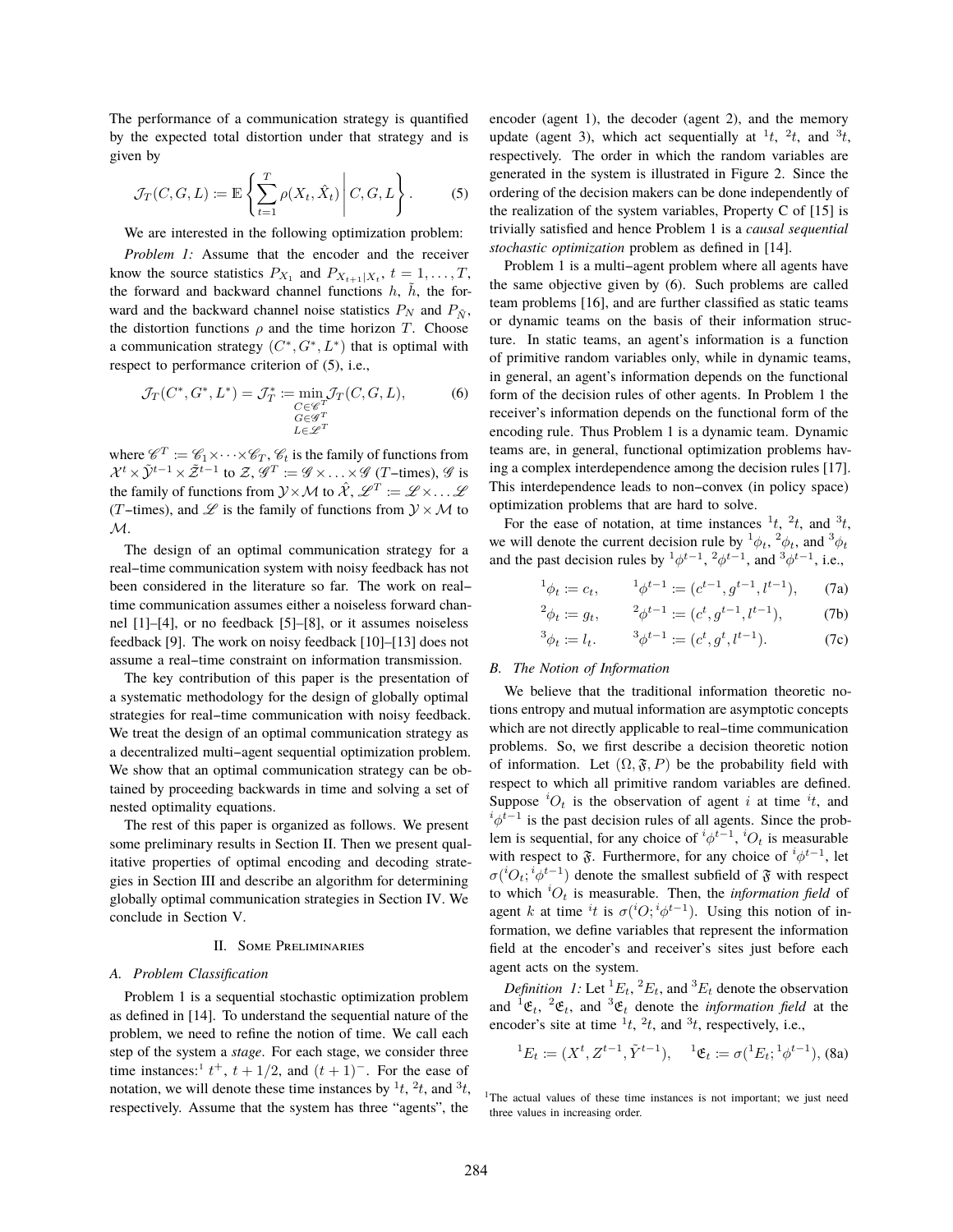

Fig 2. Sequential ordering of different variables in the system

$$
{}^{2}E_{t} := (X^{t}, Z^{t}, \tilde{Y}^{t-1}), \qquad {}^{2}\mathfrak{E}_{t} := \sigma({}^{2}E_{t}; {}^{2}\phi^{t-1}),
$$
 (8b)  

$$
{}^{3}E_{t} := (X^{t}, Z^{t}, \tilde{Y}^{t}), \qquad {}^{3}\mathfrak{E}_{t} := \sigma({}^{3}E_{t}; {}^{3}\phi^{t-1}).
$$
 (8c)

Further, let  ${}^{1}R_t$ ,  ${}^{2}R_t$ , and  ${}^{3}R_t$  denote the observation and<br> ${}^{2}R_t$  and  ${}^{3}R_t$  denote the information field at the re-<sup>1</sup> $\mathfrak{R}_t$ , <sup>2</sup> $\mathfrak{R}_t$ , and <sup>3</sup> $\mathfrak{R}_t$  denote the *information field* at the receiver's site at time  $\frac{1}{t}$ ,  $\frac{2}{t}$ , and  $\frac{3}{t}$ , respectively, i.e.,

$$
{}^{1}R_{t} := (M_{t-1}), \qquad {}^{1} \mathfrak{R}_{t} := \sigma({}^{1}R_{t}; {}^{1} \phi^{t-1}), \quad (9a)
$$

$$
{}^{2}R_{t} := (Y_{t}, M_{t-1}), \qquad {}^{2}\mathfrak{R}_{t} := \sigma({}^{2}R_{t}; {}^{2}\phi^{t-1}), \quad \text{(9b)}
$$

$$
{}^{3}R_{t} := (Y_{t}, M_{t-1}), \qquad {}^{3}\mathfrak{R}_{t} := \sigma({}^{3}R_{t}; {}^{3}\phi^{t-1}). \quad (9c)
$$

Problem 1 is a decentralized problem because, at any time *t*, the information fields at the encoder's site and the receiver's site are non-comparable, that is,  ${}^{1}$  $\mathfrak{E}_t \not\subseteq {}^{1} \mathfrak{R}_t$  and  ${}^{1} \mathfrak{E}_t \rightarrow {}^{1} \mathfrak{R}_t$ , and  ${}^{1} \mathfrak{E}_t \rightarrow {}^{1} \mathfrak{R}_t$  ${}^{1}\mathfrak{E}_{t} \not\supseteq {}^{1}\mathfrak{R}_{t}$ ; and similar relations hold between  ${}^{2}\mathfrak{E}_{t}$  and  ${}^{2}\mathfrak{R}_{t}$ , and between  ${}^3 \mathfrak{E}_t$  and  ${}^3 \mathfrak{R}_t$ . Thus, at no time during the evolution of the system does the encoder "know" exactly what is "known" to the receiver and vice-versa. *Hence the information in the system is decentralized*. Notice that the information fields at the encoder and the receiver are coupled through decision rules.  ${}^{1}\mathfrak{E}_{1}$  and  ${}^{1}\mathfrak{R}_{1}$  are known before the system starts operating. The choice of  ${}^1\phi_1$  determines  ${}^2\mathfrak{E}_1$ <br>and  ${}^1\mathfrak{B}$ , the choice of  ${}^2\phi_1$  determines  ${}^3\mathfrak{E}_1$  and  ${}^3\mathfrak{B}_2$  and so and <sup>1</sup> $\mathfrak{R}_1$ , the choice of <sup>2</sup> $\phi_1$  determines <sup>3</sup> $\mathfrak{E}_1$  and <sup>3</sup> $\mathfrak{R}_1$ , and so on Thus <sup>1</sup> $\mathfrak{E}_2$  and <sup>1</sup> $\mathfrak{R}_3$  are determined completely by <sup>1</sup> $\mathfrak{E}_3$ . on. Thus,  ${}^{1} \mathfrak{E}_{t}$  and  ${}^{1} \mathfrak{R}_{t}$  are determined completely by  ${}^{1} \mathfrak{E}_{1}$ ,  ${}^{1} \mathfrak{L}_{t-1}$  and  ${}^{1} \mathfrak{B}_{t}$ ,  ${}^{1} \mathfrak{L}_{t-1}$  respectively. Thus, the information  $\phi^{t-1}$  and <sup>1</sup> $\mathfrak{R}_1$ , <sup>1</sup> $\phi^{t-1}$ , respectively. Thus, the information  ${}^{1}\mathfrak{E}_{t}$  and  ${}^{1}\mathfrak{R}_{t}$  is coupled through the past decision rules  ${}^{1}\phi^{t-1}$ .<br>Hence Problem 1 has a non-classical information structure Hence, Problem 1 has a *non--classical information structure* (see [18, 19]).

# *C. Agent's Beliefs and their Evolution*

Due to decentralization of information, it is important to characterize what one agent thinks about the other agent's observation, i.e., what the encoder "thinks" that the receiver "sees" and what the receiver "thinks" that the encoder "sees". This is captured by the encoder's belief about the observations of the receiver, and the receiver's belief about the observations of the encoder at time instances  $\frac{1}{t}$ ,  $\frac{2}{t}$ , and  $\frac{3}{t}$ . These beliefs are given below.

*Definition 2:* Let  ${}^{1}B_{t}$ ,  ${}^{2}B_{t}$ , and  ${}^{3}B_{t}$  denote the encoder's light about the receiver's observation at  ${}^{1}t$ ,  ${}^{2}t$ , and  ${}^{3}t$ , re belief about the receiver's observation at  $^1t$ ,  $^2t$ , and  $^3t$ , respectively, i.e., for  $i = 1, 2, 3$ ,

$$
{}^{i}B_{t}({}^{i}r) := \Pr\left({}^{i}R_{t} = {}^{i}r \mid {}^{i}\mathfrak{E}_{t}\right).
$$
 (10)

*Definition 3:* Let  ${}^{1}A_{t}$ ,  ${}^{2}A_{t}$ , and  ${}^{3}A_{t}$  denote the receiver's light has an explanation at  ${}^{1}t {}^{2}t$  and  ${}^{3}t$  re belief about the encoder's observation at  $^1t$ ,  $^2t$ , and  $^3t$ , respectively, i.e., for  $i = 1, 2, 3$ ,

$$
{}^{i}A_{t}({}^{i}e) := \Pr\left({}^{i}E_{t} = {}^{i}e\,\big|{}^{i}\mathfrak{R}_{t}\right). \tag{11a}
$$

Further, let  $\hat{A}_t$  denote the receiver's belief about the source output at time instance  $^{2}t$ , i.e.,

$$
\hat{A}_t(x_t) := \Pr\left(X_t = x_t \mid {}^2 \Re_t\right). \tag{11b}
$$

The sequential ordering of these beliefs is shown in Figure 2. For any particular realization  ${}^{1}e_{t}$  of  ${}^{1}E_{t}$ , and any arbitrary (but fixed) choice of  ${}^{1}\theta_{t}$  of  ${}^{1}E_{t}$ , and any<br>arbitrary (but fixed) choice of  ${}^{1}\phi^{t-1}$ , the realization  ${}^{1}b_{t}$  of<br> ${}^{1}B$  is a PME on *M*, If *E* is a random vector than  ${}^{1}B$  is  ${}^{1}B_{t}$  is a PMF on *M*. If  $E_{t}$  is a random vector, then  ${}^{1}B_{t}$  is a random vector belonging to  $P(M)$ , the space of PMFs on a random vector belonging to  $\mathbb{P}(\mathcal{M})$ , the space of PMFs on *M*. Similar interpretations hold for  ${}^2B_t$ ,  ${}^3B_t$ ,  ${}^1A_t$ ,  ${}^2A_t$ , and  ${}^3A$  $^{3}A_{t}$ .<br>T

The time evolution of these beliefs of the encoder and the receiver are coupled through their decision rules. Specifically,

*Lemma 1:* For each stage *t*, there exist deterministic functions  ${}^{1}F, {}^{2}F,$  and  ${}^{3}F$  such that

$$
{}^{1}B_{t} = {}^{1}F({}^{3}B_{t-1}, l_{t-1}), \qquad (12a)
$$

$$
{}^{2}B_{t} = {}^{2}F({}^{1}B_{t}, Z_{t}), \qquad (12b)
$$

$$
{}^{3}B_{t} = {}^{3}F({}^{2}B_{t}, \tilde{Y}_{t}). \tag{12c}
$$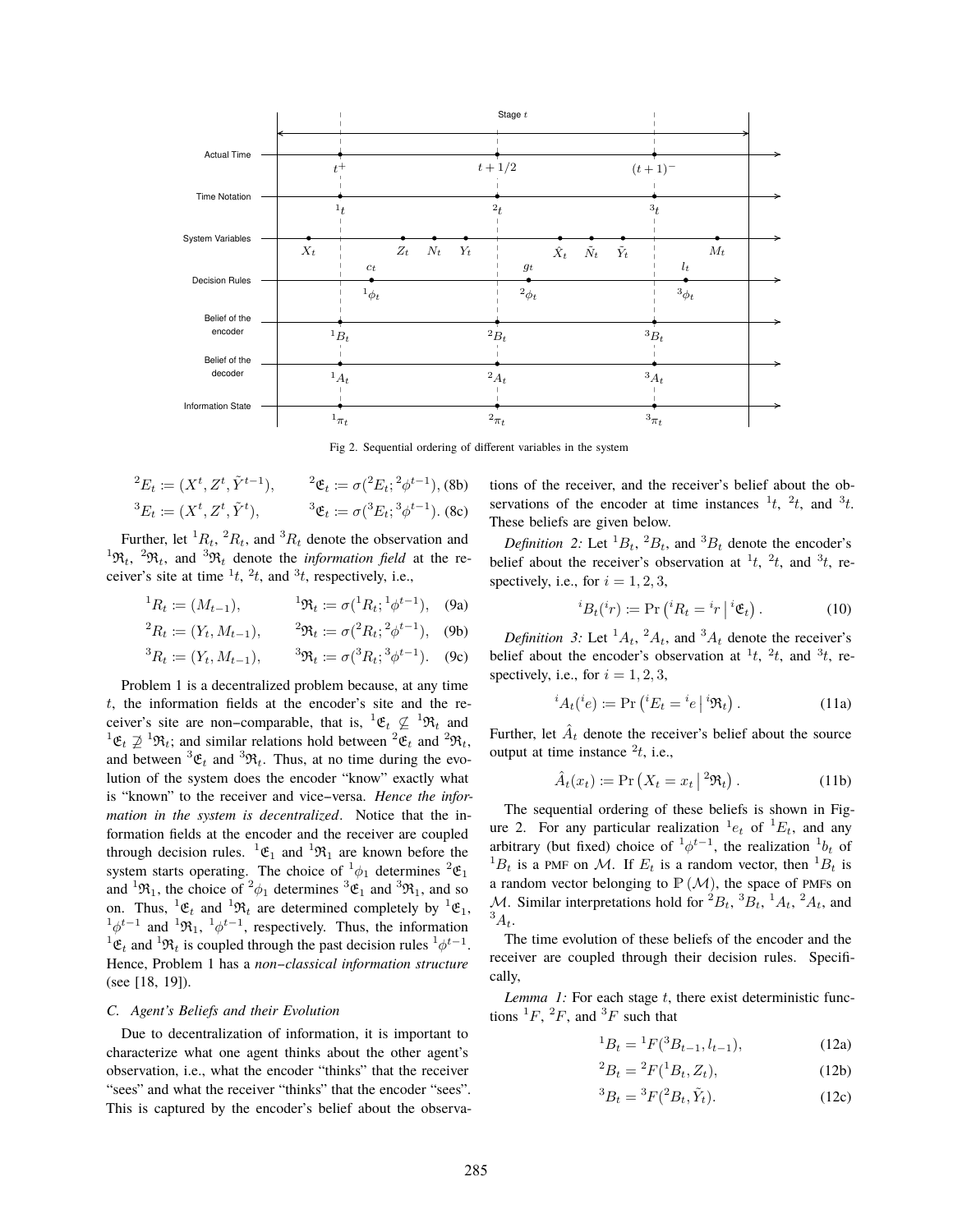The functions  ${}^{1}F$  and  ${}^{2}F$  are linear in their first argument.

*Lemma 2:* For each stage *t*, there exist deterministic functions  ${}^2K$ ,  ${}^3K$  and  $\hat{K}$  such that

$$
{}^{2}A_{t} = {}^{2}K({}^{1}A_{t}, Y_{t}, c_{t}), \qquad (13a)
$$

$$
{}^{3}A_{t} = {}^{3}K({}^{2}A_{t}), \tag{13b}
$$

$$
\hat{A}_t = \hat{K}(^2 A_t). \tag{13c}
$$

The functions <sup>3</sup>K and  $\hat{K}$  are linear in their first argument.<br>Further, there exist deterministic functions  ${}^{1}K$  for each t Further, there exist deterministic functions  ${}^{1}K_t$  for each *t* such that

$$
{}^{1}A_{t} = {}^{1}K_{t}({}^{1}A_{1}, M_{t-1}, c^{t-1}, l^{t-1}). \tag{13d}
$$

Due to lack of space the complete proofs of these lemmas are omitted. Detailed proofs can be found in [20].

An observation that simplifies the global optimization problem is the fact that the beliefs  ${}^{1}B_t$  and  ${}^{1}A_t$  are independent<br>of the decoding strategy C. This is because decoding is a of the decoding strategy *G*. This is because decoding is a filtering problem that does not affect the future evolution of the system.

Before looking at the global optimization problem, we first identify qualitative properties of optimal encoders and decoders.

# III. STRUCTURAL RESULTS

In this section, we provide qualitative properties of optimal encoders (respectively, decoders) that are true for all arbitrary but fixed decoding and memory update strategies (respectively, encoding and memory update strategies).

## *A. Structural Results of Optimal Real--Time Encoders*

*Theorem 1:* Consider Problem 1 for any arbitrary (but fixed) decoding and memory update strategies,  $G =$  $(g_1, \ldots, g_T)$  and  $L = (l_1, \ldots, l_T)$ , respectively. Then there is no loss in optimality in restricting attention to encoding rules of the form

$$
Z_t = c_t(X_t, {}^1B_t), \quad t = 2, \dots, T. \tag{14}
$$

*Proof.* We look at the problem from the encoder's point of view. Note that  $\{X_t, t = 1, \ldots, T\}$  is a Markov process independent of the noise in the forward and the backward channel. This fact together with the results of Lemma 1 implies that

$$
\Pr\left(X_{t+1}, {}^{1}B_{t+1} \middle| X^{t}, {}^{1}B^{t}, Z^{t}, c^{t}, g^{t}, l^{t}\right) \\
= \Pr\left(X_{t+1} \middle| X_{t}\right) \Pr\left({}^{1}B_{t+1} \middle| {}^{1}B_{t}, Z_{t}, l_{t}\right) \\
= \Pr\left(X_{t+1}, {}^{1}B_{t+1} \middle| X_{t}, {}^{1}B_{t}, Z_{t}, l_{t}\right) \tag{15}
$$

Thus  $\{(X_t, {}^1B_t), t = 1, \ldots, T\}$  is a controlled Markov<br>process with control action  $Z$ . Eurther the expected conprocess with control action  $Z_t$ . Further, the expected conditional instantaneous distortion can be written as

$$
\mathbb{E}\left\{\rho(X_t,\hat{X}_t)\,\Big|\,{}^3\mathfrak{E}_t\right\} =
$$

$$
= \sum_{\substack{y_t \in \mathcal{Y} \\ m_{t-1} \in \mathcal{M}}} \rho(X_t, g_t(y_t, m_{t-1})) \Pr(y_t, m_{t-1} | {}^3 \mathfrak{E}_t)
$$
  
\n
$$
= \sum_{\substack{y_t \in \mathcal{Y} \\ m_{t-1} \in \mathcal{M}}} \rho(X_t, g_t(y_t, m_{t-1})) {}^2 F({}^1 B_t, Z_t)
$$
  
\n
$$
= : {}^1 \rho(X_t, {}^1 B_t, Z_t, g_t).
$$
 (16)

Thus, the total expected distortion can be written as

$$
\mathbb{E}\left\{\sum_{t=1}^{T}\rho(X_t, \hat{X}_t) \middle| C, G, L\right\}
$$
\n
$$
= \mathbb{E}\left\{\sum_{t=1}^{T} \mathbb{E}\left\{\rho(X_t, \hat{X}_t) \middle| {}^3\mathfrak{E}_t\right\} \middle| C, G, L\right\}
$$
\n
$$
= \mathbb{E}\left\{\sum_{t=1}^{T} {}^1\rho(X_t, {}^1B_t, Z_t, g_t) \middle| C, G, L\right\}. \quad (17)
$$

Hence from the encoder's point of view, we have a perfectly observed controlled Markov process  $\{(X_t, {}^1B_t), t =$ <br>1 Thurish control action Z, and an instantaneous distor-1,...,  $T$ <sup>}</sup> with control action  $Z_t$  and an instantaneous distortion  ${}^1\rho(X_t, {}^1B_t, Z_t, g_t)$  (recall that *G* is fixed). From Markov decision theory [21] we know that there is no loss of ontimal decision theory [21] we know that there is no loss of optimality in restricting attention to encoding rules of the form (14).  $\Box$ 

Theorem 1 immediately implies the following:

*Corollary 1:* The optimal performance  $\mathcal{J}_T^*$  given by (6) can be determined by

$$
\mathcal{J}_T(C^*, G^*, L^*) = \mathcal{J}_T^* := \min_{\substack{C \in \mathscr{C}_S^T \\ G \in \mathscr{G}^T \\ L \in \mathscr{L}^T}} \mathcal{J}_T(C, G, L), \tag{18}
$$

where  $\mathcal{C}_S^T := \mathcal{C}_S \times \cdots \times \mathcal{C}_S$  (*T*-times),  $\mathcal{C}_S^2$  is the space of functions from  $Y \times P(M)$  to  $Z \times T$  and  $\mathcal{C}_S^T$  are defined functions from  $\mathcal{X} \times \mathbb{P}(\mathcal{M})$  to  $\mathcal{Z}, \mathcal{G}^T$  and  $\mathcal{L}^T$  are defined as before, and  $\mathbb{P}(\mathcal{M})$  denotes the space of all probability measures on *M*.

#### *B. Structure of Optimal Real--Time Decoders*

*Theorem 2:* Consider Problem 1 for any arbitrary (but fixed) encoding and memory update strategies,  $C =$  $(c_1, \ldots, c_T)$  and  $L = (l_1, \ldots, l_T)$ , respectively. Then there is no loss in optimality in restricting attention to decoding rules of the form

$$
\hat{X}_t = \hat{g}(\hat{A}_t) := \arg\min_{\hat{x}\in\hat{\mathcal{X}}} \sum_{x\in\mathcal{X}} \rho(x,\hat{x}) \hat{A}_t(x).
$$
 (19)

*Proof.* We look at the problem from the decoder's point of view. Since decoding is a filtering problem, minimizing the total distortion  $\mathcal{J}_T(C, G, L)$  is equivalent to minimizing the conditional expected instantaneous distortion e {  $\rho$ (*X***t***, X***t**)  $\begin{array}{c} \hline \end{array}$  $\mathbb{E}\left\{\rho(X_t, \hat{X}_t) \middle| {}^2\mathfrak{R}_t\right\}$  for each time *t*. This conditional expected instantaneous distortion can be written as

<sup>&</sup>lt;sup>2</sup>Note that the *S* in  $\mathcal{C}_S$  is a short form of separated, and should not be confused with  $\mathcal{C}_t$  defined in Problem 1.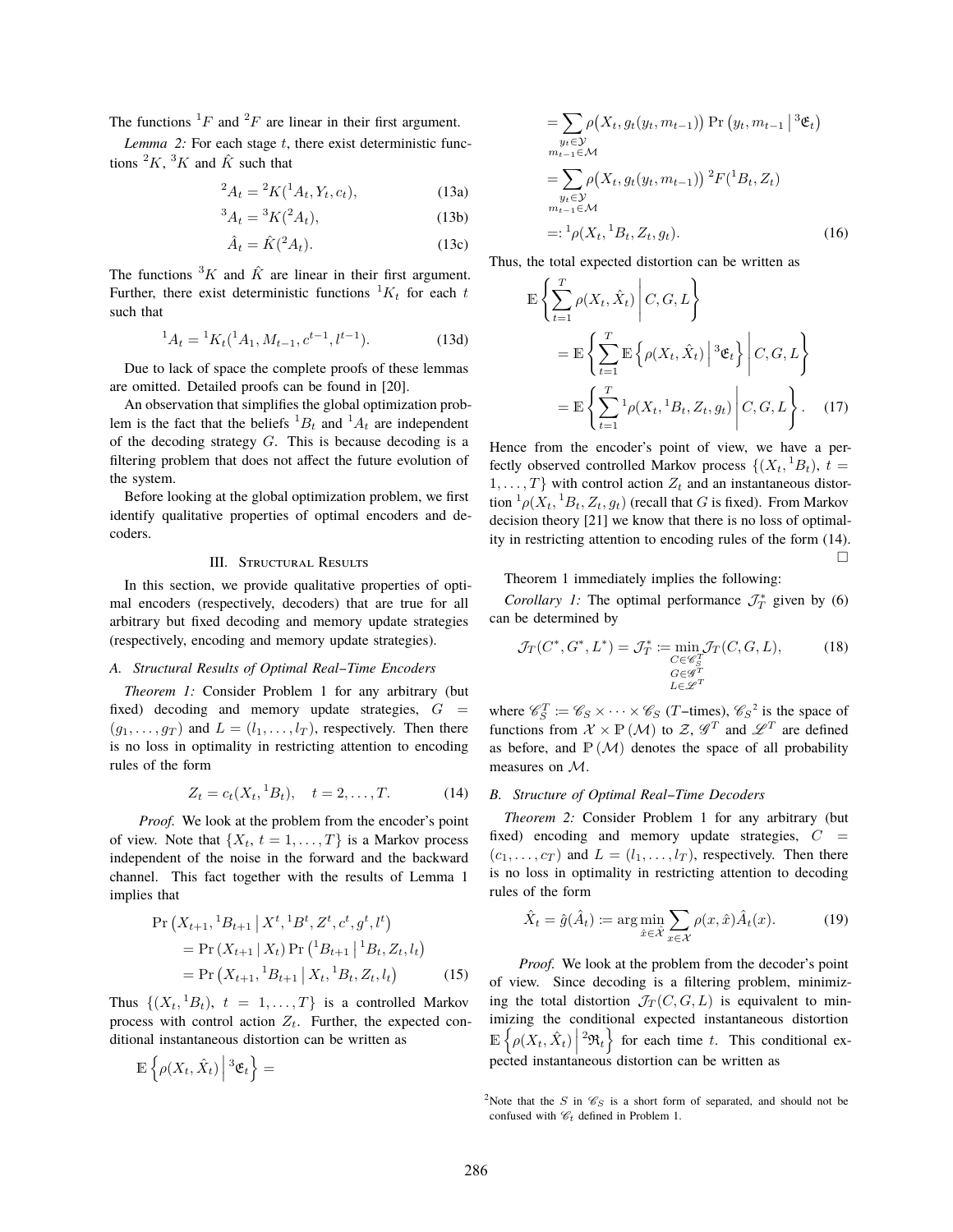$$
\mathbb{E}\left\{\rho(X_t, \hat{X}_t) \middle| \, {}^2\mathfrak{R}_t\right\} = \sum_{x_t \in \mathcal{X}} \rho(x_t, \hat{X}_t) \Pr(x_t \middle| {}^2\mathfrak{R}_t)
$$

$$
= \sum_{x_t \in \mathcal{X}} \rho(x_t, \hat{X}_t) \hat{A}_t(x_t)
$$

and is minimized by the decoding rule given in (19).  $\Box$ 

# IV. Determining Globally Optimal Communication Strategy

A globally optimal design for Problem 1 always exists because there are finitely many designs and we can always choose the one with best performance. However, a brute force evaluation of each design to find the optimal one is computationally impractical. So we want to determine a systematic algorithm to search for an optimal design. One such systematic approach, called *sequential decomposition*, is to sequentially determine optimal decision rules for all stages by proceeding backwards in time. This procedure simplifies exponentially the complexity of searching for an optimal solution. The resultant "simplified" problem is still exponential in complexity, which reflects the complexity of finding optimal strategies in decentralized systems.

The key step in obtaining a sequential decomposition is to identify an *information state sufficient for performance evaluation* (also called a *sufficient statistic for control*). For Problem 1 one such information state is given by the following unconditional probability laws.

*Definition 4:* Define  ${}^{1}\pi_{t}$ ,  ${}^{2}\pi_{t}$ , and  ${}^{3}\pi_{t}$  as follows:

$$
{}^{1}\pi_{t} = \Pr\left(X_{t}, M_{t-1}, {}^{1}B_{t}\right),\tag{20a}
$$

$$
{}^{2}\pi_{t} = \Pr\left(X_{t}, Y_{t}, M_{t-1}, {}^{2}B_{t}\right),\tag{20b}
$$

$$
{}^{3}\pi_{t} = \Pr(X_{t}, Y_{t}, \tilde{Y}_{t}, M_{t-1}, {}^{3}B_{t}).
$$
 (20c)

Let <sup>1</sup>II denote the space of probability measures on  $\mathcal{X} \times M \times \mathbb{P}(M)$ <sup>2</sup>II denote the space of probability measures  $M \times P(M)$ , <sup>2</sup> $\Pi$  denote the space of probability measures on  $X \times Y \times M \times P(Y \times M)$  and <sup>3</sup> $\Pi$  denote the space of probability measures on  $Y \times Y \times \tilde{Y} \times M \times P(Y \times M)$ . Then probability measures on  $\mathcal{X} \times \mathcal{Y} \times \tilde{\mathcal{Y}} \times \mathcal{M} \times \mathbb{P} (\mathcal{Y} \times \mathcal{M})$ . Then,  $^{1}π_t$  takes values in <sup>1</sup>Π, <sup>2</sup>π<sub>*t*</sub> takes values in <sup>2</sup>Π and <sup>3</sup>π<sub>*t*</sub> takes values in <sup>3</sup>Π values in  ${}^{3}\Pi$ .

*Lemma* 3:  $^{1}\pi$ *t*,  $^{2}\pi$ *t*, and  $^{3}\pi$ *t* are information states for the encoder, decoder, and memory update, respectively, i.e.,

1. there are linear transformations <sup>1</sup> $Q$ , <sup>2</sup> $Q$ , and <sup>3</sup> $Q$  such that

$$
{}^{2}\pi_{t} = {}^{1}Q(c_{t}) {}^{1}\pi_{t}, \qquad (21a)
$$

$$
{}^3\pi_t = {}^2Q {}^2\pi_t,\tag{21b}
$$

$$
{}^{1}\pi_{t+1} = {}^{3}Q(l_{t}) {}^{3}\pi_{t}.
$$
 (21c)

2. the expected instantaneous cost can be expressed as

$$
\mathbb{E}\left\{\rho(X_t,\hat{X}_t)\middle| c^t,g^t,l^{t-1}\right\} = \frac{2\rho(2\pi_t,g_t)}{\rho(X_t,g_t)}\tag{22}
$$

where  ${}^{2}\rho(\cdot)$  is a deterministic function.

Due to lack of space, the proof of this Lemma is omitted. Detailed proof can be found in [20]. Using this result, the performance criterion of (5) can be rewritten as

$$
\mathcal{J}_T(C, G, L) = \mathbb{E}\left\{\sum_{t=1}^T \rho(X_t, \hat{X}_t) \middle| C, G, L\right\}
$$

$$
\stackrel{(a)}{=} \sum_{t=1}^T \mathbb{E}\left\{\rho(X_t, \hat{X}_t) \middle| c^t, g^t, l^{t-1}\right\}
$$

$$
\stackrel{(b)}{=} \sum_{t=1}^T {}^2 \rho({}^2 \pi_t, g_t) \tag{23}
$$

where (*a*) follows from the sequential ordering of system variables and (*b*) follows from Lemma 3.

# *A. An Equivalent Optimization Problem*

Consider a centralized deterministic optimization problem with state space alternating between  ${}^{1}\Pi$ ,  ${}^{2}\Pi$ , and  ${}^{3}\Pi$  and setting between  $\mathcal{C}_{\alpha}$ ,  $\mathcal{C}_{\alpha}$  and  $\mathcal{C}_{\alpha}$ . The system action space alternating between  $\mathcal{C}_S$ ,  $\mathcal{G}$ , and  $\mathcal{L}$ . The system dynamics are given by (21) and at each stage *t* the decision rules  $c_t$ ,  $g_t$  and  $l_t$  are determined according to *meta-rules*  $^{1}\Delta_{t}$ ,  $^{2}\Delta_{t}$ , and  $^{3}\Delta_{t}$ , where  $^{1}\Delta_{t}$  is a function from <sup>1</sup> $\Pi$  to  $\mathscr{C}_{S}$ ,  $^{2}\Delta_{t}$  is a function from <sup>2</sup> $\Pi$  to  $\mathscr{C}$  and <sup>3</sup> $\Delta_{t}$  is a function from  $\Delta_t$  is a function from <sup>2</sup>Π to *G* and <sup>3</sup> $\Delta_t$  is a function from  $\Pi$  to *G*. Thus the existent equations (21) can be written as  ${}^{3}\Pi$  to  $\mathscr{L}$ . Thus the system equations (21) can be written as

$$
c_t = {}^1\Delta_t({}^1\pi_t), \qquad {}^2\pi_t = {}^1Q(c_t) {}^1\pi_t, \qquad (24a)
$$

$$
g_t = {}^2\Delta_t({}^2\pi_t), \qquad {}^3\pi_t = {}^2Q {}^2\pi_t, \tag{24b}
$$

$$
l_t = {}^3\Delta_t({}^3\pi_t), \quad {}^1\pi_{t+1} = {}^3Q(l_t) {}^3\pi_t. \tag{24c}
$$

At each stage an instantaneous cost  ${}^2\rho({}^2\pi_t, g_t)$  is incurred. The choice  $({}^{1}\Delta_1, {}^{2}\Delta_1, {}^{3}\Delta_1, \ldots, {}^{1}\Delta_T, {}^{2}\Delta_T, {}^{3}\Delta_T)$  is called<br>a meta design and denoted by  $\Delta^T$ . The performance of a  $\Delta$  *meta-design* and denoted by  $\Delta$ <sup>*T*</sup>. The performance of a meta-design is given by the total cost incurred by that metameta--design is given by the total cost incurred by that meta- design, i.e.,

$$
\mathcal{J}_T(\Delta^T) = \sum_{t=1}^T {}^2 \rho({}^2 \pi_t, g_t). \tag{25}
$$

Now consider the following optimization problem:

*Problem 2:* Consider the dynamic system (24) with known transformations <sup>1</sup>Q, <sup>2</sup>Q, and <sup>3</sup>Q. The initial state <sup>1</sup> $\pi_1$  is given. Determine a meta-design  $\Delta^T$  to minimize the total cost given by (25).

Observe that for any initial state  $\frac{1}{\pi}$ , a choice of metadesign <sup>Δ</sup>*<sup>T</sup>* determines a design (*C, G, L*) through (24). Relation (22) implies that the expected distortion under design  $(C, G, L)$ , given by (5), is equal to the cost under meta-design  $\Delta^T$  given by (25). Thus, if the transformation <sup>1</sup>Q, <sup>2</sup>Q, and <sup>3</sup>Q in Problem 2 are chosen as in Lemma 3, an optimal and  ${}^{3}Q$  in Problem 2 are chosen as in Lemma 3, an optimal<br>meta design for Problem 2 determines an optimal design for meta--design for Problem 2 determines an optimal design for Problem 1. Problem 2 is a classical deterministic control problem and optimal meta-designs can be determined as follows:

*Theorem 3:* An optimal meta-design  $\Delta^{*,T}$  for Problem 2, and consequently an optimal design  $(C^*, G^*, L^*)$  for Problem 1 can be determined as follows. For any  $\frac{1}{\pi} \in {}^{1}\Pi$ ,<br> $\frac{2\pi}{\pi} \in {}^{2}\Pi$  and  $\frac{3\pi}{\pi} \in {}^{3}\Pi$  define the following functions:  $\pi \in {}^{2}\Pi$ , and  ${}^{3}\pi \in {}^{3}\Pi$ , define the following functions: